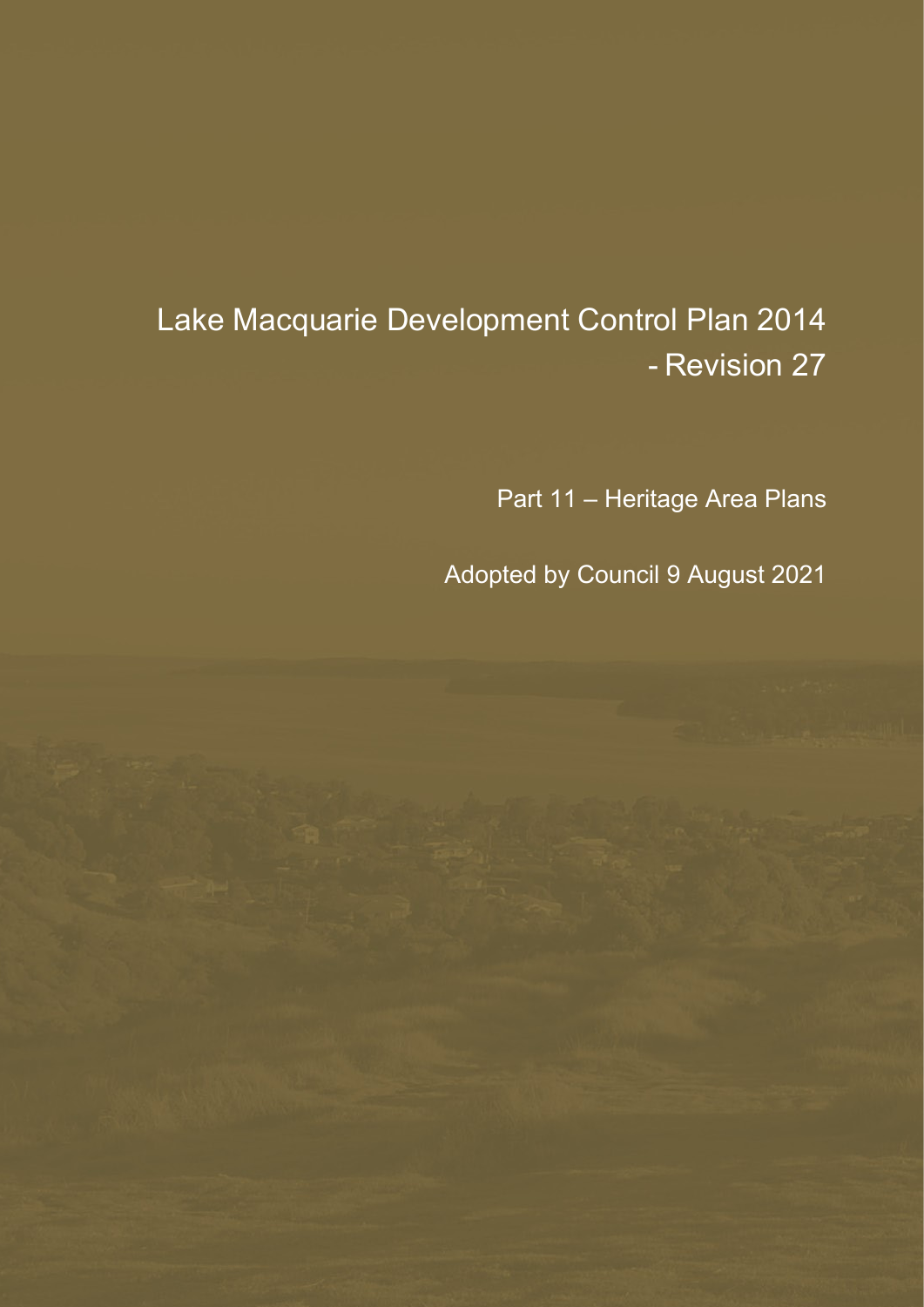

## **CONTENTS:**

#### **Part 11 – Heritage Area Plans contains area plans for the following**:

- Boolaroo
- West Wallsend / Holmesville
- Teralba
- Toronto
- Rathmines RAAF Base
- Dudley
- Morisset Hospital Grounds
- Catherine Hill Bay Conservation Area
- Cooranbong Seventh Day Adventist Community Area Plan
- Wangi Power Station Complex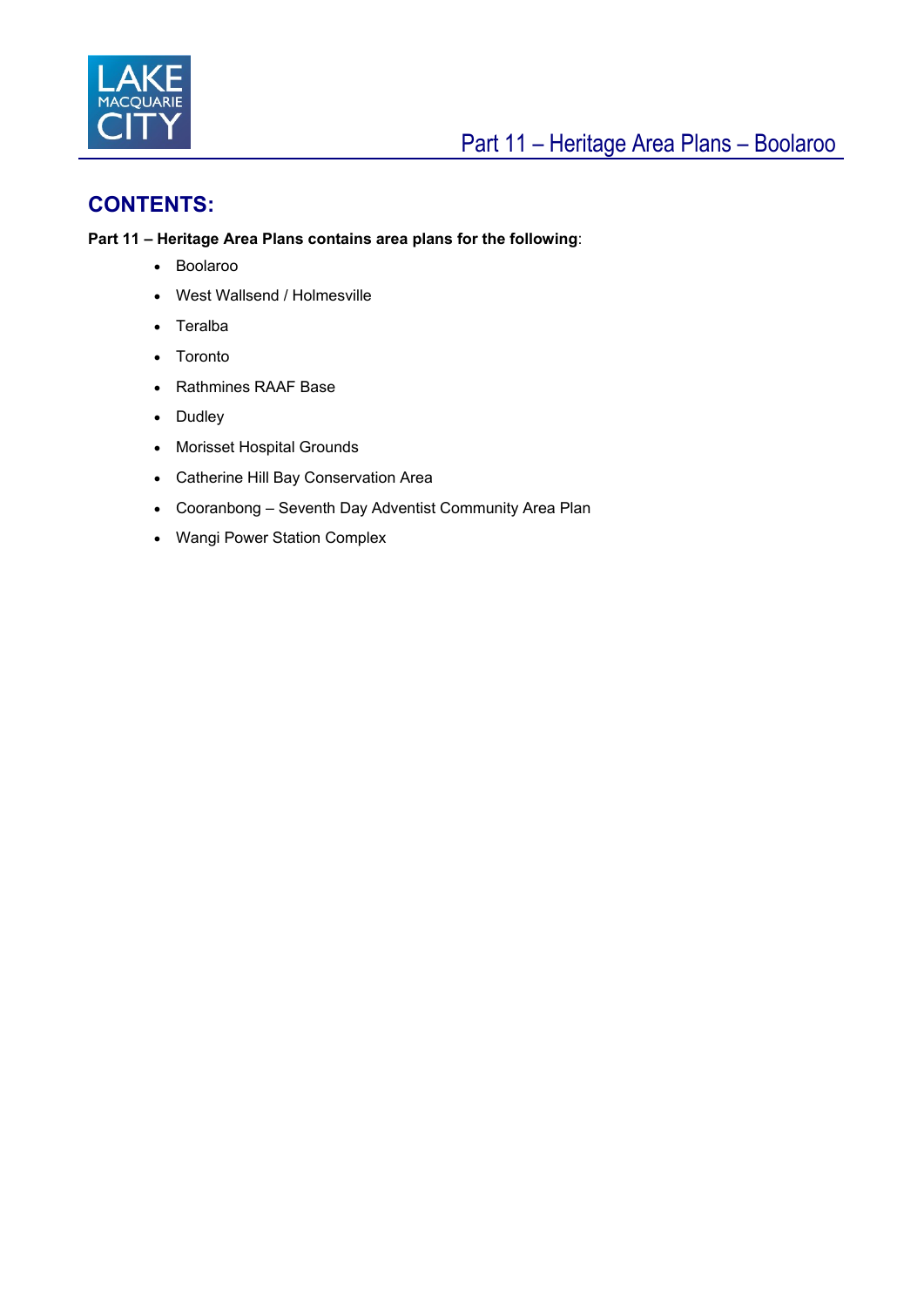

## Part 11 - Heritage Area Plans - Boolaroo

## **TABLE OF CONTENTS:**

| 1 <sup>1</sup> |  |  |  |
|----------------|--|--|--|
|                |  |  |  |
|                |  |  |  |
|                |  |  |  |
|                |  |  |  |
|                |  |  |  |
|                |  |  |  |

## **FIGURES:**

| . |  |
|---|--|
|   |  |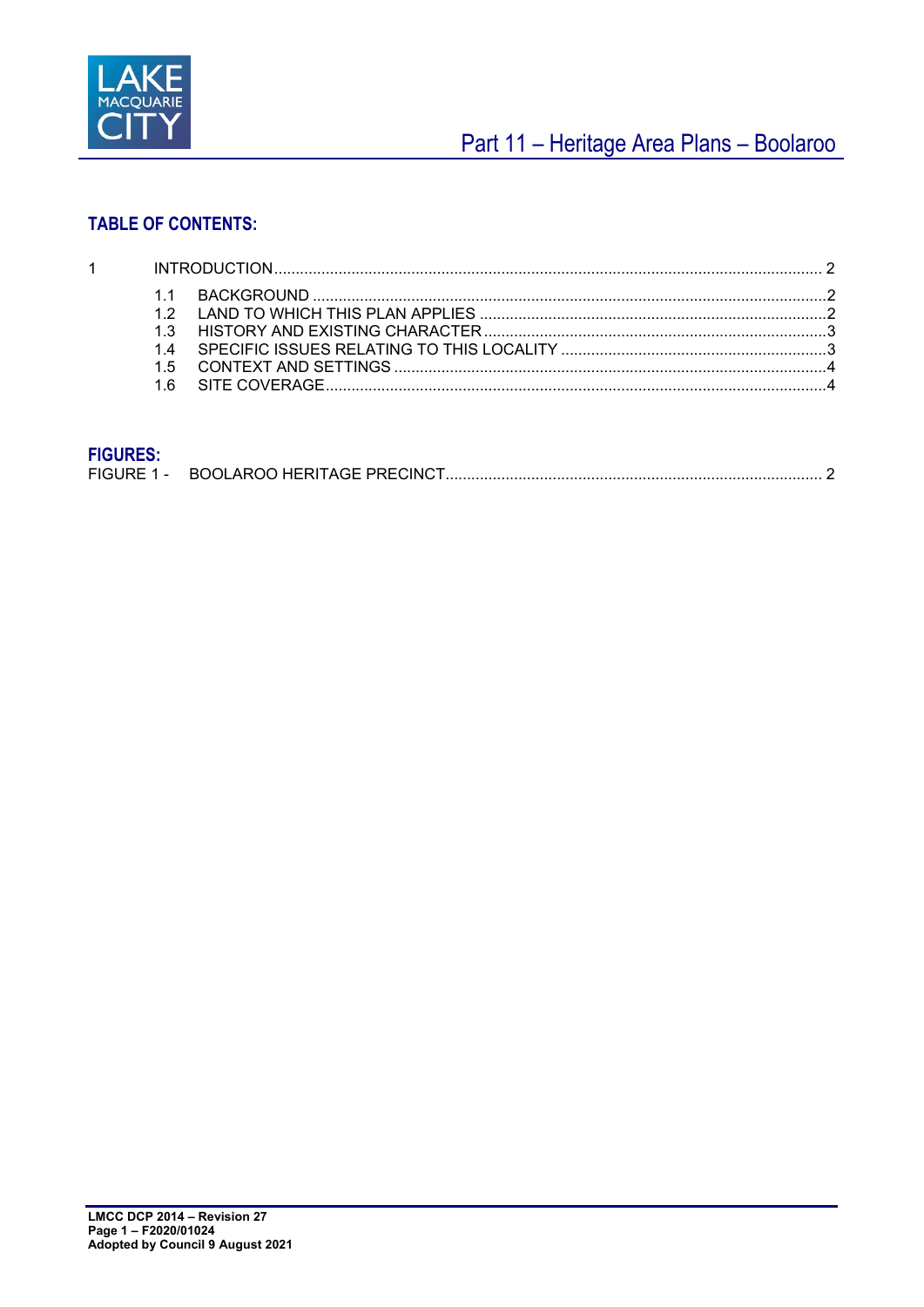

## <span id="page-3-0"></span>**1 INTRODUCTION**

## <span id="page-3-1"></span>**1.1 BACKGROUND**

The suburb of Boolaroo developed as a result of industrial activity, including coal mining (Stockton Borehole Colliery), the Sulphide Works (Pasminco), a construction company (G Hawkins & Sons) and sawmilling (Finlay's).

The Boolaroo area has been identified as requiring specific development solutions to suit the existing local character, and to address local issues.

*Note:* This Area Plan should be read in conjunction with [Lake Macquarie City Council Heritage Guidelines](https://www.lakemac.com.au/Development/Planning-controls/Local-Planning-Controls#section-5)*,*  which provide additional development guidelines for Heritage Precincts.

## <span id="page-3-2"></span>**1.2 LAND TO WHICH THIS PLAN APPLIES**

This Area Plan applies to all the land outlined in heavy green edging, as shown within Figure 1 *– Boolaroo Heritage Precinct.* 

*Note:* For heritage items or potential heritage sites located within the Heritage Precinct, refer to *Lake Macquarie Local Environmental Plan (LM LEP 2014)* and Lake [Macquarie City Council Heritage Guidelines](https://www.lakemac.com.au/Development/Planning-controls/Local-Planning-Controls#section-5) respectively.



<span id="page-3-3"></span>**Figure 1 - Boolaroo Heritage Precinct**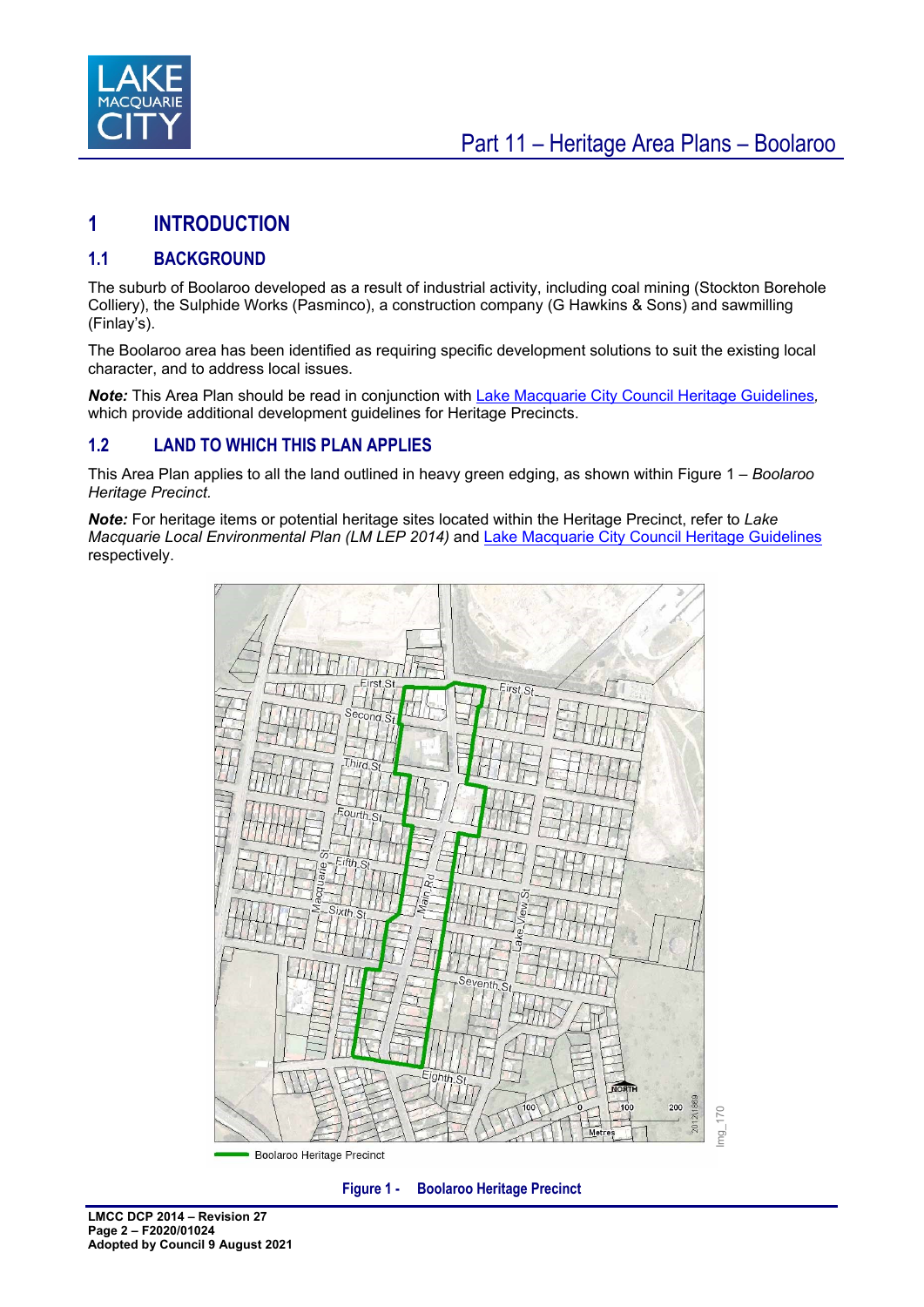

## <span id="page-4-0"></span>**1.3 HISTORY AND EXISTING CHARACTER**

Much of the area now known as Boolaroo was granted to William Brooks in 1839. By the mid 1880s, Sir James Fairfax was the owner, and it was around this time that the Stockton Borehole Colliery opened west of Boolaroo, across Cockle Creek. Fairfax subdivided his land in the 1890s and further subdivisions followed. By 1902, three subdivisions had taken place, setting up the residential allotments bounded by Main Road, Creek Road and Seventh Street.

In 1896, land was cleared north of First Street by the Sulphide Corporation (Ashcrofts Process) Ltd, for a lead and silver ore treatment plant. The construction expansion and continued operation of this plant led to increased demand for adjacent residential land, and Boolaroo began to thrive. Subsequently, several businesses established themselves in Boolaroo, including G Hawkins & Sons Transport and Construction firm, Finlay's sawmill, and TC Frith's grocery. It grew to include hardware and electrical goods, and still exists today.

The Boolaroo Public School officially opened in 1900. The Post Office (since demolished) soon followed in 1901. Continued prosperity was recognised with the opening of the Fire Brigade in 1901 and the Ambulance Station in 1922, the first ambulance station in the Newcastle area. Boolaroo has good access to the north, south and west, but limited access to the east due to Munibung Hill.

The street layout of Boolaroo generally follows a grid pattern, although Main Road takes a slightly meandering path following the line of Cockle Creek to the west. Boolaroo is serviced by regular bus and train services; Cockle Creek Station is within walking distance from the local centre.

The streets are nestled between the foot of Munibung Hill, Cockle Creek and the adjoining suburb of Speers Point. As a result, the area is quite compact and has a good walkable street network. The streets are wide with kerb and guttering, and characterised by some older exotic trees, such as camphor laurels. A more recent street tree planting program has been sponsored by the Pasminco Smelter as a community project.

Lot sizes are reasonably large, with an average size of about 800m². This presents opportunities for future incremental housing intensification and further subdivision. Dwellings are predominantly single storey weatherboard or fibro construction, with variable setbacks from the street. Newer dwellings are generally of brick and tiled roof construction.

## <span id="page-4-1"></span>**1.4 SPECIFIC ISSUES RELATING TO THIS LOCALITY**

Future development in the Boolaroo Heritage Precinct will need to consider:

- Removal of intrusive urban elements,
- Continuing improvements of the air quality,
- Provision of alternative forms of residential development and increasing population while maintaining compactness and accessibility,
- Revitalisation of the commercial centre while maintaining its unique spatial relationship,
- Retention of the sensitive elements of the topography and existing streetscapes,
- Preservation of important elements of the settlement pattern.